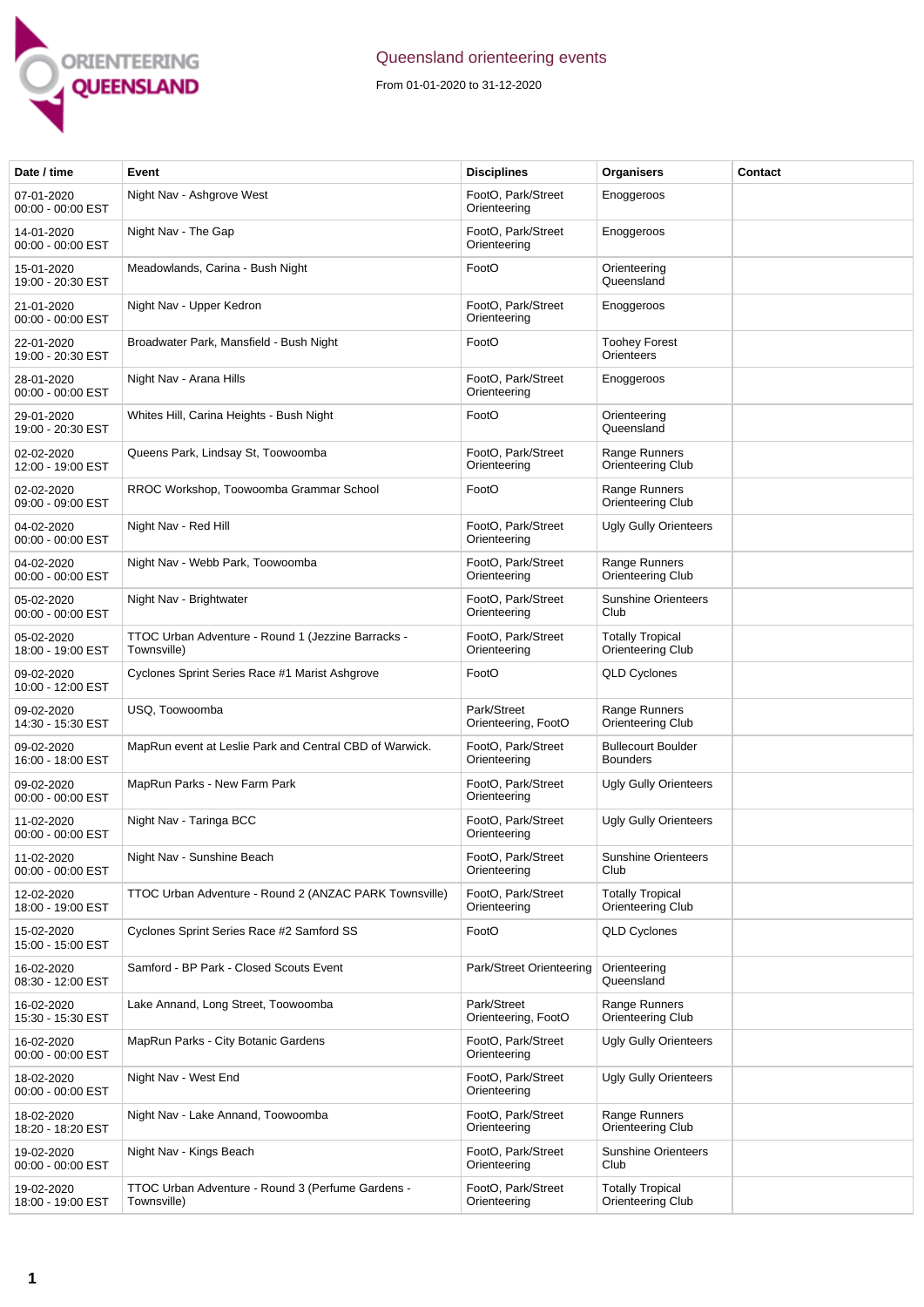| 22-02-2020<br>15:00 - 15:00 EST                           | Cyclones Sprint Series Race #3 Centenary SHS             | FootO                              | QLD Cyclones                                 |  |
|-----------------------------------------------------------|----------------------------------------------------------|------------------------------------|----------------------------------------------|--|
| 23-02-2020<br>15:30 - 15:30 EST                           | The Glennie School, Vacy Street, Toowoomba               | FootO, Park/Street<br>Orienteering | Range Runners<br>Orienteering Club           |  |
| 23-02-2020<br>00:00 - 00:00 EST                           | MapRun Parks - Rocks Riverside                           | FootO, Park/Street<br>Orienteering | <b>Ugly Gully Orienteers</b>                 |  |
| 23-02-2020<br>16:00 - 17:00 EST                           | Warwick West SS Sprint                                   | FootO, Park/Street<br>Orienteering | <b>Bullecourt Boulder</b><br><b>Bounders</b> |  |
| 25-02-2020<br>00:00 - 00:00 EST                           | Night Nav - St Lucia                                     | FootO, Park/Street<br>Orienteering | <b>Ugly Gully Orienteers</b>                 |  |
| 25-02-2020<br>18:30 - 18:30 EST                           | Night Nav - Tewantin                                     | FootO, Park/Street<br>Orienteering | <b>Sunshine Orienteers</b><br>Club           |  |
| 25-02-2020<br>16:20 - 16:20 EST                           | Night Nav Series - Newtown Park, Toowoomba               | FootO, Park/Street<br>Orienteering | Range Runners<br>Orienteering Club           |  |
| 26-02-2020<br>18:00 - 19:00 EST                           | TTOC Urban Adventure - Round 4 (Strand - Townsville)     | FootO, Park/Street<br>Orienteering | <b>Totally Tropical</b><br>Orienteering Club |  |
| 01-03-2020<br>09:00 - 09:00 EST                           | OY1 Sprint & OQ AGM - UQ Gatton                          | FootO                              | <b>QLD Cyclones</b>                          |  |
| 01-03-2020<br>00:00 - 00:00 EST                           | MapRun Parks - Roma St Parklands                         | FootO, Park/Street<br>Orienteering | <b>Ugly Gully Orienteers</b>                 |  |
| 03-03-2020<br>00:00 - 00:00 EST                           | Night Nav - Indooroopilly BCC                            | FootO, Park/Street<br>Orienteering | <b>Ugly Gully Orienteers</b>                 |  |
| 03-03-2020<br>18:30 - 18:30 EST                           | Night Nav - Earnest Peak Park, Twba                      | FootO, Park/Street<br>Orienteering | Range Runners<br>Orienteering Club           |  |
| 04-03-2020<br>18:30 - 19:30 EST                           | Night Nav - Mooloolaba                                   | Park/Street<br>Orienteering, FootO | <b>Sunshine Orienteers</b><br>Club           |  |
| 05-03-2020<br>10:30 - 10:30 EST                           | Daisy Hill, Bush                                         | FootO                              | Orienteering<br>Queensland                   |  |
| 07-03-2020<br>13:00 EST -<br>Sunday 08 March<br>12:00 EST | Orienteering and Navigation - Learn All About it Weekend | FootO                              | <b>Totally Tropical</b><br>Orienteering Club |  |
| 08-03-2020<br>09:00 - 10:00 EST                           | Opossum Creek, Springfield Lakes, bush                   | FootO                              | <b>Ugly Gully Orienteers</b>                 |  |
| 08-03-2020<br>15:30 - 15:30 EST                           | Toowoomba SHS                                            | FootO, Park/Street<br>Orienteering | Range Runners<br>Orienteering Club           |  |
| 08-03-2020<br>00:00 - 00:00 EST                           | MapRun Parks - Moore Park Indooroopilly                  | FootO, Park/Street<br>Orienteering | <b>Ugly Gully Orienteers</b>                 |  |
| 08-03-2020<br>16:00 - 17:00 EST                           | MapRun event at Queens Park Warwick.                     | FootO, Park/Street<br>Orienteering | <b>Bullecourt Boulder</b><br><b>Bounders</b> |  |
| 10-03-2020<br>00:00 - 00:00 EST                           | Night Nav - Chelmer                                      | FootO, Park/Street<br>Orienteering | <b>Ugly Gully Orienteers</b>                 |  |
| 10-03-2020<br>18:30 - 19:30 EST                           | Night Nav - Sunrise Beach                                | FootO, Park/Street<br>Orienteering | <b>Sunshine Orienteers</b><br>Club           |  |
| 12-03-2020<br>10:30 - 10:30 EST                           | Yeronga Park, Yeronga                                    | FootO                              | Orienteering<br>Queensland                   |  |
| 14-03-2020<br>08:30 - 10:30 EST                           | Park O - Foot - Centenary Lakes                          | FootO                              | <b>Sunshine Orienteers</b><br>Club           |  |
| 14-03-2020<br>10:30 - 12:30 EST                           | Park O - MTBO - Centenary Lakes                          | <b>MTBO</b>                        | <b>Sunshine Orienteers</b><br>Club           |  |
| 15-03-2020<br>09:00 - 12:00 EST                           | MTBO State Series 1 - Sugarbag Road                      | <b>MTBO</b>                        | <b>Sunshine Orienteers</b><br>Club           |  |
| 15-03-2020<br>09:00 - 11:00 EST                           | OY2 - The Glen Mine, SW of Warwick                       | FootO                              | <b>Bullecourt Boulder</b><br><b>Bounders</b> |  |
| 15-03-2020<br>00:00 - 00:00 EST                           | MapRun Parks - Robelle Domain                            | FootO, Park/Street<br>Orienteering | <b>Ugly Gully Orienteers</b>                 |  |
| 15-03-2020<br>12:30 - 13:30 EST                           | Sunshine Orienteering AGM and Lunch                      | FootO, MTBO                        | <b>Sunshine Orienteers</b><br>Club           |  |
| 17-03-2020<br>00:00 - 00:00 EST                           | Night Nav - Rainworth                                    | FootO, Park/Street<br>Orienteering | <b>Ugly Gully Orienteers</b>                 |  |
| 19-03-2020<br>10:30 - 10:30 EST                           | Minnippi Parklands, Tingalpa BCC Sponsored GOLD event    | FootO                              | Orienteering<br>Queensland                   |  |
| 22-03-2020<br>09:00 - 09:00 EST                           | Myers Lookout -Crows Nest                                | FootO                              | Range Runners<br>Orienteering Club           |  |
| 22-03-2020<br>16:00 - 16:00 EST                           | MapRun Parks - Banks Street Reserve                      | FootO, Park/Street<br>Orienteering | <b>Ugly Gully Orienteers</b>                 |  |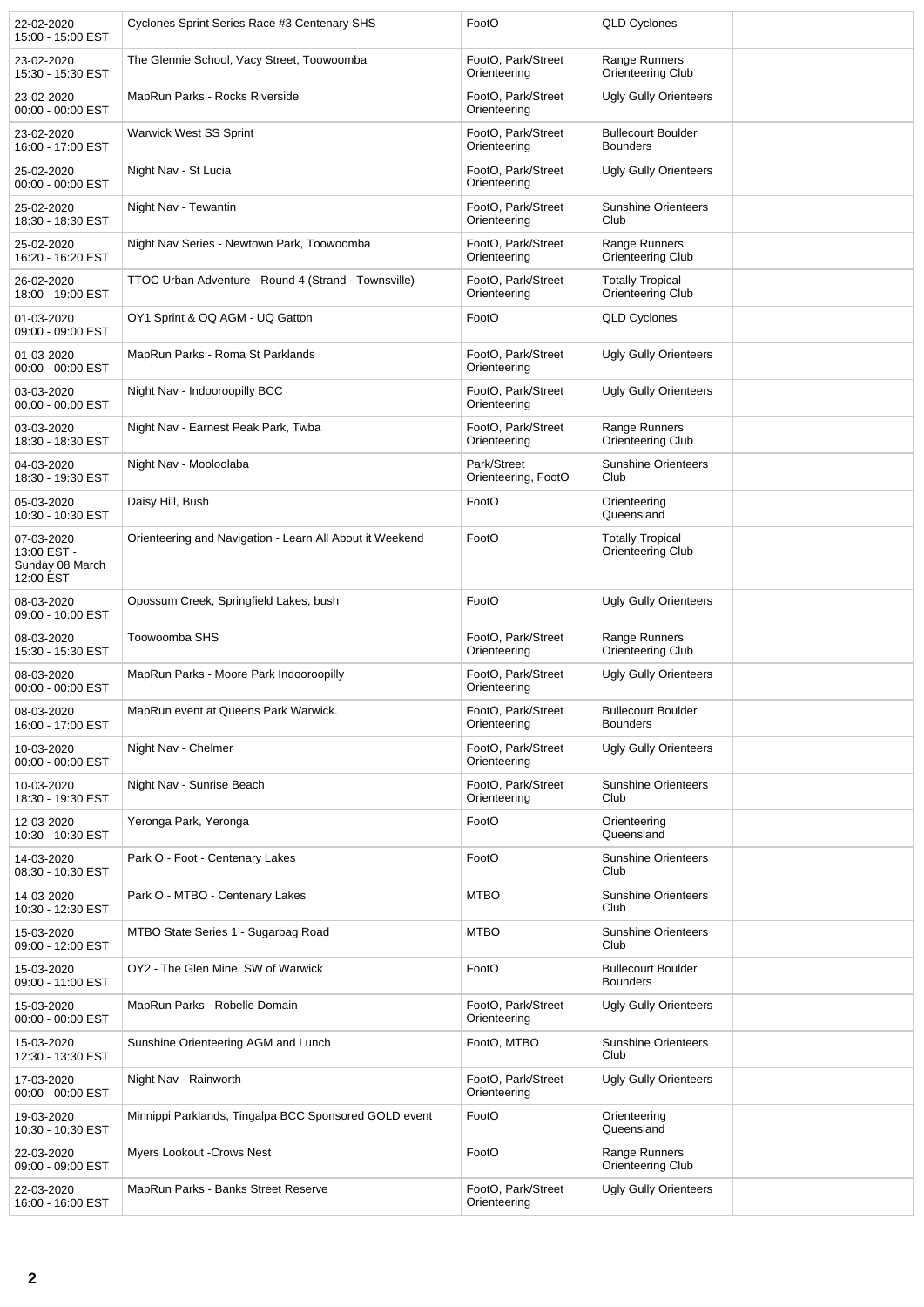| 24-03-2020<br>18:30 - 19:30 EST                         | Night Nav - Anzac Park, Toowong, BCC                                                | FootO. Park/Street<br>Orienteering       | Ugly Gully Orienteers                        |  |
|---------------------------------------------------------|-------------------------------------------------------------------------------------|------------------------------------------|----------------------------------------------|--|
| 28-03-2020<br>09:30 - 09:30 EST                         | Wandoan Golf Course POSTPONED                                                       | FootO                                    | Range Runners<br>Orienteering Club           |  |
| 28-03-2020<br>11:30 - 11:30 EST                         | Wandoan State School POSTPONED                                                      | FootO                                    | Range Runners<br>Orienteering Club           |  |
| 29-03-2020<br>00:00 - 00:00 EST                         | OY3 - Buhot Creek South                                                             | FootO                                    | <b>Toohey Forest</b><br>Orienteers           |  |
| 29-03-2020<br>00:00 - 00:00 EST                         | MapRun Parks - Meadowlands - ANY TIME                                               | FootO, Park/Street<br>Orienteering       | Ugly Gully Orienteers                        |  |
| 29-03-2020<br>09:00 - 09:00 EST                         | Columboola, east of Miles POSTPONED                                                 | FootO                                    | Range Runners<br>Orienteering Club           |  |
| 29-03-2020<br>09:00 - 09:00 EST                         | Buhot Creek South - cancelled                                                       | FootO                                    | <b>Toohey Forest</b><br>Orienteers           |  |
| 31-03-2020<br>18:30 - 19:30 EST                         | Night Nav - Ithaca                                                                  | FootO, Park/Street<br>Orienteering       | Ugly Gully Orienteers                        |  |
| 04-04-2020<br>08:30 - 12:00 EST                         | Strathpine - Pine Rivers Park - Healthy and Active Maprun                           | FootO, MTBO,<br>Park/Street Orienteering | Orienteering<br>Queensland                   |  |
| 05-04-2020<br>09:00 - 10:30 EST                         | CANCELLED: Mt Coot-tha GREY GUM Picnic Area - BCC<br>Active and Healthy event       | FootO                                    | Ugly Gully Orienteers                        |  |
| 05-04-2020<br>16:00 - 16:00 EST                         | MapRun Parks - Anzac Park                                                           | Park/Street<br>Orienteering, FootO       | <b>Ugly Gully Orienteers</b>                 |  |
| 09-04-2020<br>10:30 - 11:00 EST                         | Gold Mine Reserve, Mt Coot-tha Bush POSTPONED                                       | FootO                                    | Orienteering<br>Queensland                   |  |
| 12-04-2020<br>00:00 - 00:00 EST                         | Petrie MTBO                                                                         | <b>MTBO</b>                              | Multi Terrain Bike<br>Orienteers             |  |
| 12-04-2020<br>15:30 - 18:00 EST                         | NQ Games - Urban Adventure                                                          | FootO, Park/Street<br>Orienteering       | <b>Totally Tropical</b><br>Orienteering Club |  |
| 16-04-2020<br>10:30 - 11:00 EST                         | Rocks Riverside Park BCC GOLD n Kids POSTPONED                                      | FootO                                    | Orienteering<br>Queensland                   |  |
| 21-04-2020<br>18:30 - 19:30 EST                         | Night Nav - Ashgrove East                                                           | FootO                                    | Ugly Gully Orienteers                        |  |
| 23-04-2020<br>10:30 - 11:00 EST                         | Chermside Hills, Chermside. Bush POSTPONED                                          | FootO                                    | Orienteering<br>Queensland                   |  |
| 25-04-2020<br>11:00 - 11:00 EST                         | **Postponed** National Orienteering League (NOL) Round 3 -<br>Sprint 1 - Gold Coast | FootO                                    | Orienteering<br>Queensland                   |  |
| 26-04-2020<br>09:00 - 09:00 EST                         | **Postponed** National Orienteering League (NOL) Round 3 -<br>Sprint 2 - Gold Coast | FootO                                    | Orienteering<br>Queensland                   |  |
| 28-04-2020<br>18:30 - 19:30 EST                         | Night Nav - Rosalie BCC                                                             | Park/Street<br>Orienteering, FootO       | Ugly Gully Orienteers                        |  |
| 30-04-2020<br>09:00 - 14:00 EST                         | Secondary Series #1 17 Mile Rocks - Rocks Riverside Reserve                         | FootO, Park/Street<br>Orienteering       | Orienteering<br>Queensland                   |  |
| 30-04-2020<br>10:30 - 11:00 EST                         | Pegg's Lookout. Bush POSTPONED                                                      | FootO                                    | Orienteering<br>Queensland                   |  |
| 02-05-2020<br>00:00 - 00:00 EST                         | DIY Night Nav - Ithaca - Sat till Wed                                               | FootO                                    | Ugly Gully Orienteers                        |  |
| 02-05-2020<br>10:00 EST -<br>Monday 04 May<br>00:00 EST | <b>QLD Minis Camp</b>                                                               | FootO                                    | Orienteering<br>Queensland                   |  |
| 07-05-2020<br>00:00 - 00:00 EST                         | DIY MapRun Parks - Event 8 - Meadowlands                                            | FootO                                    | <b>Ugly Gully Orienteers</b>                 |  |
| 09-05-2020<br>00:00 - 00:00 EST                         | Geebung MTBO 60min Score                                                            | <b>MTBO</b>                              | Multi Terrain Bike<br>Orienteers             |  |
| 09-05-2020<br>00:00 - 00:00 EST                         | DIY Night Nav - Ashgrove East - Sat till Wed                                        | FootO, Park/Street<br>Orienteering       | <b>Ugly Gully Orienteers</b>                 |  |
| 10-05-2020<br>00:00 - 00:00 EST                         | Goolman North, Ipswich, Bush - POSTPONED                                            | FootO                                    | <b>Ugly Gully Orienteers</b>                 |  |
| 14-05-2020<br>00:00 - 00:00 EST                         | DIY MapRun Parks - Event 9 - New Farm Park                                          | FootO                                    | <b>Ugly Gully Orienteers</b>                 |  |
| 16-05-2020<br>00:00 - 00:00 EST                         | DIY Night Nav - Torwood (Auchenflower) - Sat till Wed                               | Park/Street<br>Orienteering, FootO       | <b>Ugly Gully Orienteers</b>                 |  |
| 16-05-2020<br>00:00 - 00:00 EST                         | DIY MapRun Foot event at Mooloolaba                                                 | FootO, Park/Street<br>Orienteering       | <b>Sunshine Orienteers</b><br>Club           |  |
| 16-05-2020<br>00:00 - 00:00 EST                         | DIY MapRun MTBO event at Brightwater                                                | MTBO, Park/Street<br>Orienteering        | <b>Sunshine Orienteers</b><br>Club           |  |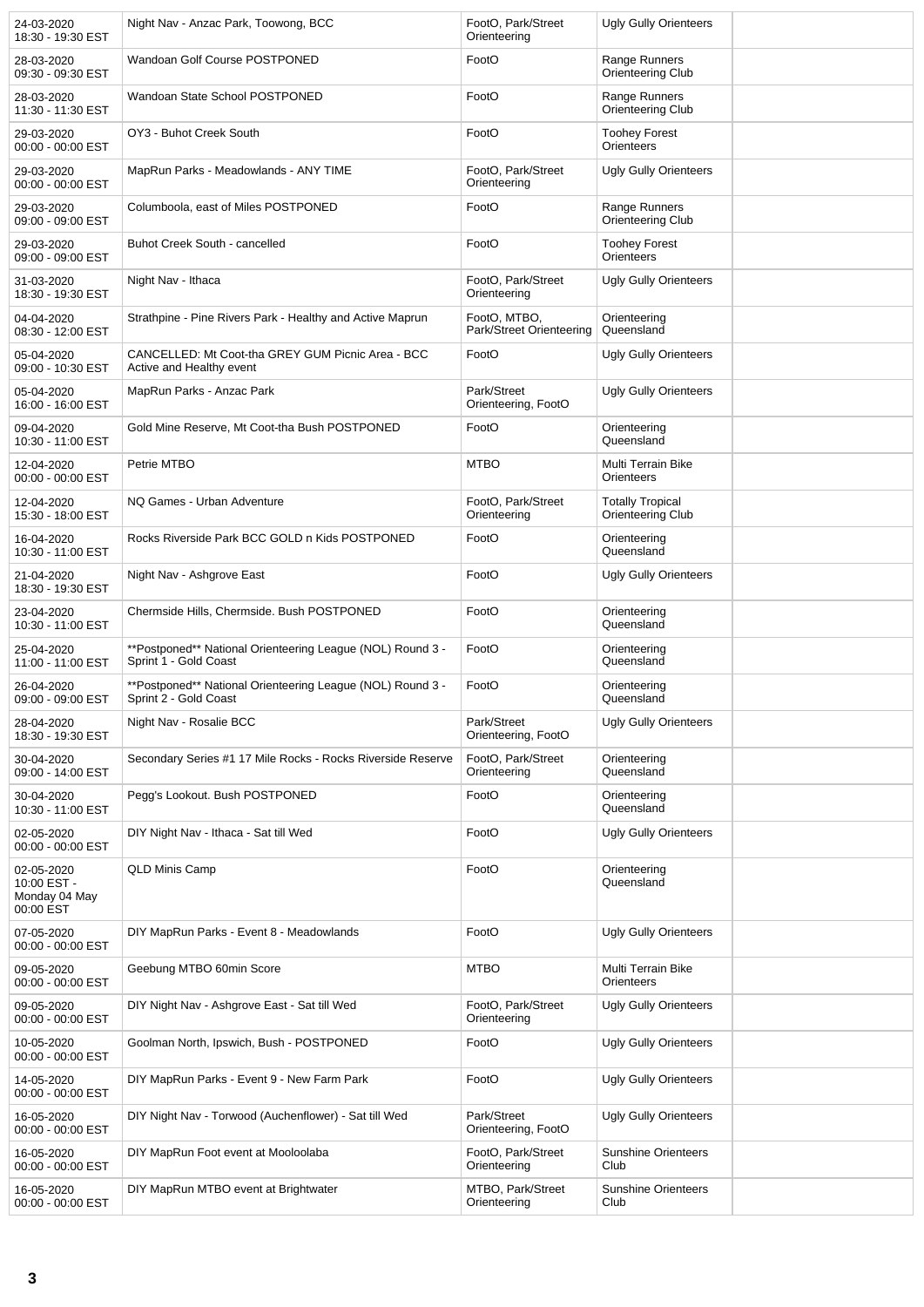| 19-05-2020<br>18:30 - 19:30 EST   | Night Nav - Torwood BCC                                                | FootO, Park/Street<br>Orienteering       | <b>Ugly Gully Orienteers</b>       |  |
|-----------------------------------|------------------------------------------------------------------------|------------------------------------------|------------------------------------|--|
| 21-05-2020<br>00:00 - 00:00 EST   | Toohey Forest Wrecks - run anytime any day                             | FootO                                    | Orienteering<br>Queensland         |  |
| 21-05-2020<br>00:00 - 00:00 EST   | DIY MapRun Parks - Event 10 - Rocks Riverside                          | FootO                                    | <b>Ugly Gully Orienteers</b>       |  |
| 23-05-2020<br>00:00 - 00:00 EST   | DIY Night Nav - Graceville - Sat till Wed                              | FootO, Park/Street<br>Orienteering       | <b>Ugly Gully Orienteers</b>       |  |
| 23-05-2020<br>00:00 - 00:00 EST   | DIY MapRun Foot event at Tewantin                                      | Park/Street<br>Orienteering, FootO       | <b>Sunshine Orienteers</b><br>Club |  |
| 24-05-2020<br>00:00 - 00:00 EST   | OY6 - Sandstone Gardens - POSTPONED                                    | FootO                                    | Ugly Gully Orienteers              |  |
| 28-05-2020<br>00:00 - 00:00 EST   | DIY MapRun Parks - Event 11 - Roma Street Parklands                    | FootO                                    | <b>Ugly Gully Orienteers</b>       |  |
| 30-05-2020<br>00:00 - 00:00 EST   | DIY Night Nav - Chapel Hill - Sat till Wed                             | FootO, Park/Street<br>Orienteering       | <b>Ugly Gully Orienteers</b>       |  |
| 30-05-2020<br>00:00 - 00:00 EST   | DIY MapRun Foot event at Kings Beach                                   | FootO, Park/Street<br>Orienteering       | <b>Sunshine Orienteers</b><br>Club |  |
| 30-05-2020<br>00:00 - 00:00 EST   | DIY MapRun MTBO event at Caboolture                                    | MTBO, Park/Street<br>Orienteering        | <b>Sunshine Orienteers</b><br>Club |  |
| 03-06-2020<br>00:00 - 00:00 EST   | Car Wrecks Challenge #2 - Whites Hill - run anytime any day            | FootO                                    | Orienteering<br>Queensland         |  |
| 04-06-2020<br>00:00 - 00:00 EST   | DIY MapRun Parks - Event 12 - Anzac Park                               | FootO                                    | Ugly Gully Orienteers              |  |
| 06-06-2020<br>00:00 - 00:00 EST   | Samford DIY MTBO                                                       | <b>MTBO</b>                              | Multi Terrain Bike<br>Orienteers   |  |
| 06-06-2020<br>08:30 - 12:00 EST   | Cancelled - Strathpine - Pine Rivers Park Healthy and Active<br>Maprun | FootO, MTBO,<br>Park/Street Orienteering | Orienteering<br>Queensland         |  |
| 06-06-2020<br>00:00 - 00:00 EST   | DIY Night Nav - Taringa North - Sat till Wed                           | FootO, Park/Street<br>Orienteering       | <b>Ugly Gully Orienteers</b>       |  |
| 06-06-2020<br>00:00 - 00:00 EST   | DIY MapRun Foot event at Buderim                                       | FootO, Park/Street<br>Orienteering       | <b>Sunshine Orienteers</b><br>Club |  |
| 11-06-2020<br>09:00 - 14:00 EST   | Secondary Series #2 - Chermside - 7th Brigade Park                     | FootO, Park/Street<br>Orienteering       | Orienteering<br>Queensland         |  |
| 11-06-2020<br>$00:00 - 00:00$ EST | DIY MapRun Parks - Event 13 - Banks Street Reserve                     | FootO                                    | <b>Ugly Gully Orienteers</b>       |  |
| 13-06-2020<br>00:00 - 00:00 EST   | DIY Night Nav - Auchenflower - Sat till Wed                            | Park/Street<br>Orienteering, FootO       | <b>Ugly Gully Orienteers</b>       |  |
| 13-06-2020<br>00:00 - 00:00 EST   | DIY MapRun Foot event at Sunrise Beach                                 | FootO, Park/Street<br>Orienteering       | <b>Sunshine Orienteers</b><br>Club |  |
| 18-06-2020<br>10:30 - 12:00 EST   | Bunyaville West, Bunya, Bush                                           | FootO                                    | Orienteering<br>Queensland         |  |
| 18-06-2020<br>00:00 - 00:00 EST   | DIY MapRun Parks - Event 14 - Mercer Park                              | FootO                                    | Ugly Gully Orienteers              |  |
| 20-06-2020<br>00:00 - 00:00 EST   | DIY Night Nav - Edenbrooke - Sat till Wed                              | FootO, Park/Street<br>Orienteering       | <b>Ugly Gully Orienteers</b>       |  |
| 20-06-2020<br>00:00 - 00:00 EST   | DIY MapRun Foot event at Maroochydore                                  | FootO, Park/Street<br>Orienteering       | <b>Sunshine Orienteers</b><br>Club |  |
| 25-06-2020<br>10:30 - 12:00 EST   | <b>Bardon Forest Park</b>                                              | FootO                                    | Orienteering<br>Queensland         |  |
| 25-06-2020<br>00:00 - 00:00 EST   | DIY MapRun Parks - Event 15 - Moore Park Indooroopilly                 | FootO                                    | <b>Ugly Gully Orienteers</b>       |  |
| 27-06-2020<br>00:00 - 00:00 EST   | Car Wrecks Challenge #3 - Mt Coot-tha - run anytime any day            | FootO                                    | <b>Ugly Gully Orienteers</b>       |  |
| 27-06-2020<br>00:00 - 00:00 EST   | DIY Night Nav - Yeronga - Sat till Wed                                 | FootO, Park/Street<br>Orienteering       | <b>Ugly Gully Orienteers</b>       |  |
| 27-06-2020<br>00:00 - 00:00 EST   | DIY MapRun Foot event at Palmwoods                                     | FootO, Park/Street<br>Orienteering       | <b>Sunshine Orienteers</b><br>Club |  |
| 02-07-2020<br>10:30 - 13:00 EST   | Moggill Creek Central - Kenmore                                        | FootO, Park/Street<br>Orienteering       | Orienteering<br>Queensland         |  |
| 02-07-2020<br>00:00 - 00:00 EST   | DIY MapRun Parks - Event 16 - Kalinga Park                             | FootO                                    | Ugly Gully Orienteers              |  |
| 04-07-2020<br>00:00 - 00:00 EST   | DIY Night Nav Finale - Centenary - Sat to Wed                          | FootO, Park/Street<br>Orienteering       | Ugly Gully Orienteers              |  |
| 04-07-2020<br>08:30 - 08:30 EST   | DIY MapRun Foot event at Old Tewantin                                  | FootO, Park/Street<br>Orienteering       | <b>Sunshine Orienteers</b><br>Club |  |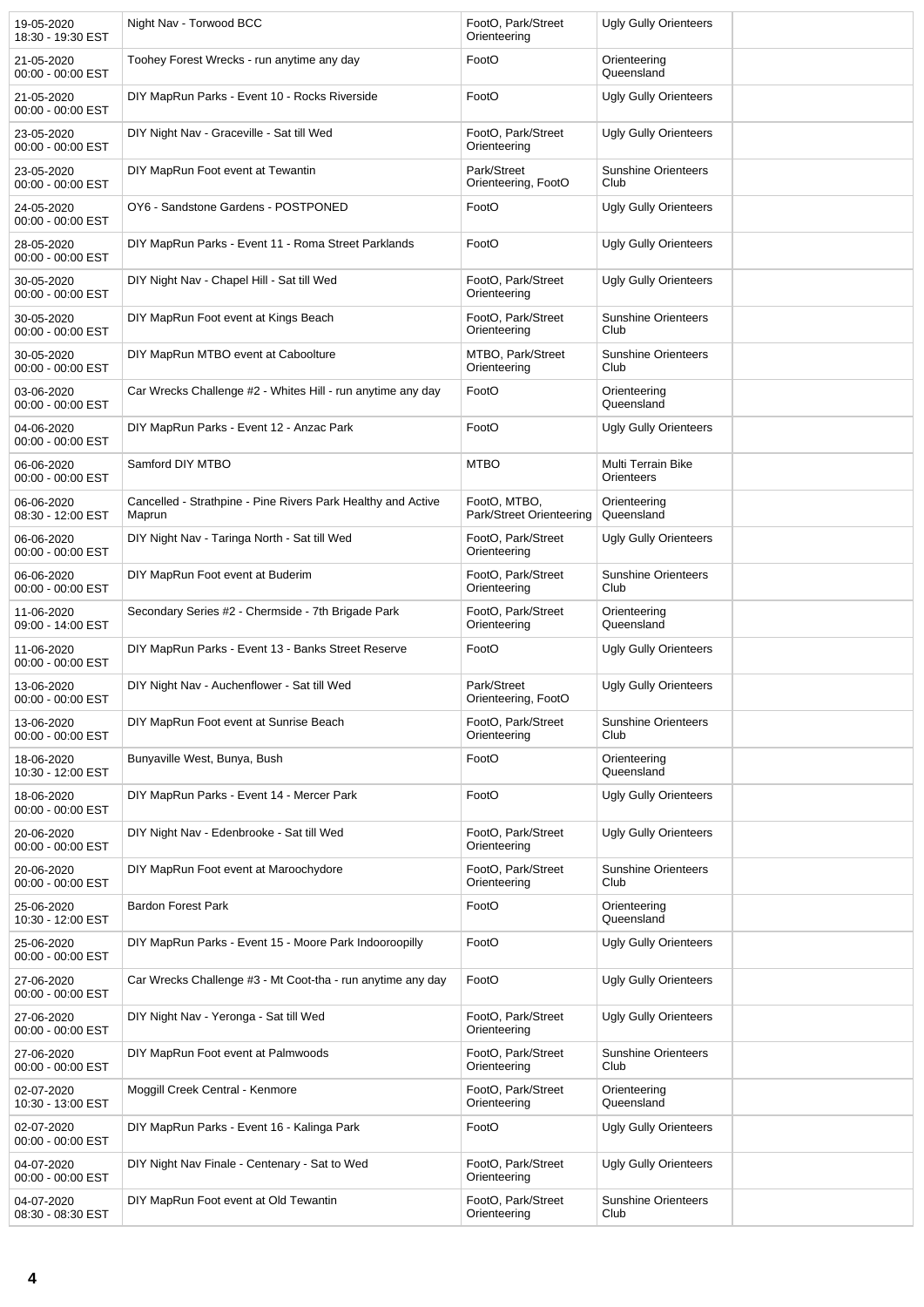| 05-07-2020<br>09:00 - 10:30 EST | Goolman North, Bush                                                 | FootO                              | <b>Ugly Gully Orienteers</b>                 |  |
|---------------------------------|---------------------------------------------------------------------|------------------------------------|----------------------------------------------|--|
| 09-07-2020<br>10:30 - 12:30 EST | Opossum Creek, Springfield                                          | FootO                              | Orienteering<br>Queensland                   |  |
| 09-07-2020<br>00:00 - 00:00 EST | DIY MapRun Parks - Event 17 - Robelle Domain                        | FootO                              | Ugly Gully Orienteers                        |  |
| 12-07-2020<br>08:30 - 12:00 EST | <b>MTBO State Series - Coochin Creek</b>                            | <b>MTBO</b>                        | <b>Sunshine Orienteers</b><br>Club           |  |
| 12-07-2020<br>09:00 - 13:00 EST | Passchendaele State Forest, outside Stanthorpe                      | FootO                              | <b>Bullecourt Boulder</b><br><b>Bounders</b> |  |
| 14-07-2020<br>18:30 - 19:30 EST | Night Nav - Rainworth BCC                                           | Park/Street<br>Orienteering, FootO | Ugly Gully Orienteers                        |  |
| 16-07-2020<br>10:30 - 10:30 EST | Clear Mountain, Bush                                                | FootO                              | Orienteering<br>Queensland                   |  |
| 18-07-2020<br>00:00 - 00:00 EST | DIY MapRun Foot event at Caloundra Parks                            | FootO, Park/Street<br>Orienteering | <b>Sunshine Orienteers</b><br>Club           |  |
| 19-07-2020<br>16:00 - 16:00 EST | MapRun Parks Series 18 - Roma St Parklands                          | FootO                              | Ugly Gully Orienteers                        |  |
| 19-07-2020<br>07:45 - 10:30 EST | Ex COVID - North Shore Cross-Country (Townsville)                   | FootO, Park/Street<br>Orienteering | <b>Totally Tropical</b><br>Orienteering Club |  |
| 21-07-2020<br>18:30 - 19:30 EST | Night Nav - Chelmer                                                 | FootO, Park/Street<br>Orienteering | Ugly Gully Orienteers                        |  |
| 23-07-2020<br>10:30 - 10:30 EST | Wally Tate Park, Kuraby                                             | FootO                              | Orienteering<br>Queensland                   |  |
| 25-07-2020<br>00:00 - 00:00 EST | DIY MapRun Foot event at Point Cartwright, Bundina                  | FootO                              | <b>Sunshine Orienteers</b><br>Club           |  |
| 26-07-2020<br>09:00 - 12:00 EST | QLD - Coaching for Juniors + public training courses                | FootO                              | Orienteering<br>Queensland                   |  |
| 26-07-2020<br>16:00 - 16:00 EST | MapRun Parks Series 19 - New Farm Park                              | FootO                              | Ugly Gully Orienteers                        |  |
| 26-07-2020<br>09:00 - 12:00 EST | OQ - Coaching for Juniors + public training courses                 | FootO                              | Orienteering<br>Queensland                   |  |
| 28-07-2020<br>18:30 - 19:30 EST | Night Nav - Taringa                                                 | FootO, Park/Street<br>Orienteering | Ugly Gully Orienteers                        |  |
| 29-07-2020<br>09:00 - 10:00 EST | Closed Event Mt Coot-tha JG Slaughter Falls - Stuartholme<br>School | Park/Street Orienteering           | Orienteering<br>Queensland                   |  |
| 30-07-2020<br>10:30 - 11:00 EST | Mercer Park, Kedron                                                 | FootO                              | Orienteering<br>Queensland                   |  |
| 30-07-2020<br>09:00 - 10:00 EST | Closed Event Mt Coot-tha JG Slaughter Falls - Stuartholme<br>School | FootO                              | Orienteering<br>Queensland                   |  |
| 01-08-2020<br>08:45 - 15:00 EST | Oversubscribed - Level 0 Coach Training Day                         | Park/Street Orienteering           | Orienteering<br>Queensland                   |  |
| 01-08-2020<br>00:00 - 00:00 EST | DIY MapRun Foot event at Heritage Park, Tewantin                    | FootO, Park/Street<br>Orienteering | <b>Sunshine Orienteers</b><br>Club           |  |
| 02-08-2020<br>09:00 - 12:30 EST | OY3 - Toohey Forest, Nathan - Postponed                             | FootO                              | Orienteering<br>Queensland                   |  |
| 02-08-2020<br>16:00 - 16:00 EST | MapRun Parks Series 20 - Pine Rivers Park                           | FootO                              | Ugly Gully Orienteers                        |  |
| 02-08-2020<br>09:00 - 11:00 EST | Bush Trail Orienteering at Coombabah Lakelands (raindate)           | FootO                              | Paradise Lost<br>Orienteers                  |  |
| 04-08-2020<br>09:00 - 15:30 EST | Closed Event, Bremer State High School                              | FootO                              | Orienteering<br>Queensland                   |  |
| 04-08-2020<br>00:00 - 00:00 EST | Night Nav - Red Hill                                                | FootO, Park/Street<br>Orienteering | Ugly Gully Orienteers                        |  |
| 05-08-2020<br>17:20 - 19:30 EST | 2020 UANS - Round 1 - Tobruk Trails (Townsville)                    | FootO, Park/Street<br>Orienteering | <b>Totally Tropical</b><br>Orienteering Club |  |
| 05-08-2020<br>11:40 - 12:40 EST | Closed Event Mt Coot-tha JG Slaughter Falls - Stuartholme<br>School | FootO, Park/Street<br>Orienteering | Orienteering<br>Queensland                   |  |
| 06-08-2020<br>10:30 - 10:30 EST | Chermside Hills, McDowall, Bush                                     | FootO                              | Orienteering<br>Queensland                   |  |
| 06-08-2020<br>11:40 - 12:40 EST | Closed Event Mt Coot-tha JG Slaughter Falls - Stuartholme<br>School | FootO, Park/Street<br>Orienteering | Orienteering<br>Queensland                   |  |
| 09-08-2020<br>08:30 - 12:00 EST | Park Orienteering at Sippy Downs                                    | FootO, Park/Street<br>Orienteering | <b>Sunshine Orienteers</b><br>Club           |  |
| 09-08-2020<br>16:00 - 16:00 EST | MapRun Parks Series 21 - Meadowlands                                | FootO                              | <b>Ugly Gully Orienteers</b>                 |  |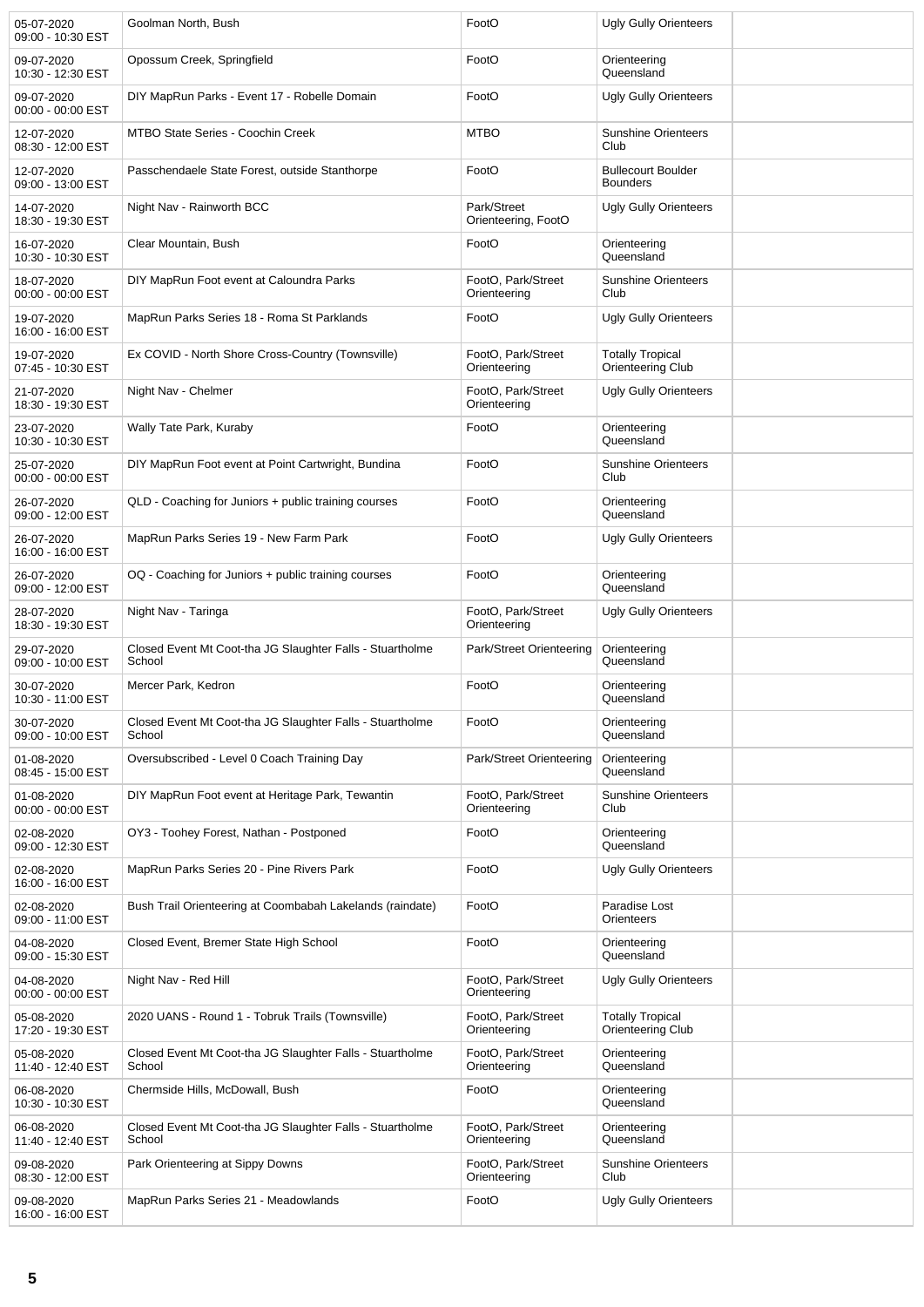| 11-08-2020<br>00:00 - 00:00 EST                                         | Night Nav - West End                                                             | FootO, Park/Street<br>Orienteering       | <b>Ugly Gully Orienteers</b>                 |  |
|-------------------------------------------------------------------------|----------------------------------------------------------------------------------|------------------------------------------|----------------------------------------------|--|
| 12-08-2020<br>17:20 - 19:30 EST                                         | 2020 UANS - Round 2 - City Stumbles (Townsville)                                 | FootO, Park/Street<br>Orienteering       | <b>Totally Tropical</b><br>Orienteering Club |  |
| 12-08-2020<br>09:00 - 10:00 EST                                         | Closed Event Mt Coot-tha JG Slaughter Falls - Stuartholme<br>School              | FootO, Park/Street<br>Orienteering       | Orienteering<br>Queensland                   |  |
| 13-08-2020<br>10:30 - 12:30 EST                                         | Gordon Park, Park & Street                                                       | FootO                                    | Orienteering<br>Queensland                   |  |
| 13-08-2020<br>09:00 - 10:00 EST                                         | Closed Event Mt Coot-tha JG Slaughter Falls - Stuartholme<br>School              | FootO, Park/Street<br>Orienteering       | Orienteering<br>Queensland                   |  |
| 15-08-2020<br>00:00 - 00:00 EST                                         | DIY MapRun Foot event at Eaton Park, Sippy Downs                                 | FootO, Park/Street<br>Orienteering       | <b>Sunshine Orienteers</b><br>Club           |  |
| 16-08-2020<br>08:30 - 08:30 EST                                         | Mt Crosby MTBO                                                                   | <b>MTBO</b>                              | Multi Terrain Bike<br>Orienteers             |  |
| 16-08-2020<br>16:00 - 16:00 EST                                         | MapRun Parks Series 22 - Rocks Riverside                                         | FootO                                    | <b>Ugly Gully Orienteers</b>                 |  |
| 18-08-2020<br>00:00 - 00:00 EST                                         | Night Nav - Cubberla Creek (Kenmore)                                             | FootO, Park/Street<br>Orienteering       | <b>Ugly Gully Orienteers</b>                 |  |
| 19-08-2020<br>17:20 - 19:30 EST                                         | 2020 UANS - Round 3 - Rowes Rumble (Townsville)                                  | FootO, Park/Street<br>Orienteering       | <b>Totally Tropical</b><br>Orienteering Club |  |
| 20-08-2020<br>10:30 - 10:30 EST                                         | Banks St Reserve, Ashgrove GOLD Event                                            | FootO                                    | Orienteering<br>Queensland                   |  |
| 23-08-2020<br>09:00 - 12:00 EST                                         | Beerburrum South - Foot orienteering                                             | FootO                                    | <b>Sunshine Orienteers</b><br>Club           |  |
| 23-08-2020<br>09:00 - 13:00 EST                                         | Brooklands, north of Dalveen                                                     | FootO                                    | <b>Bullecourt Boulder</b><br><b>Bounders</b> |  |
| 23-08-2020<br>16:00 - 16:00 EST                                         | MapRun Parks Series 23 - 7th Brigade Park                                        | FootO                                    | <b>Ugly Gully Orienteers</b>                 |  |
| 25-08-2020<br>00:00 - 00:00 EST                                         | Night Nav - Ashgrove East                                                        | FootO, Park/Street<br>Orienteering       | <b>Ugly Gully Orienteers</b>                 |  |
| 26-08-2020<br>17:20 - 19:30 EST                                         | 2020 UANS - Round 4 - Strand Stoll (Townsville)                                  | FootO, Park/Street<br>Orienteering       | <b>Totally Tropical</b><br>Orienteering Club |  |
| 27-08-2020<br>10:30 - 10:30 EST                                         | <b>Pine Rivers Park</b>                                                          | FootO                                    | Orienteering<br>Queensland                   |  |
| 28-08-2020<br>12:00 - 14:30 EST                                         | Closed Event - Inala State School - Intraschool Orienteering                     | FootO, Park/Street<br>Orienteering       | Orienteering<br>Queensland                   |  |
| 30-08-2020<br>09:00 - 09:00 EST                                         | OY7 - Middle Distance Champs - Bunyaville                                        | FootO                                    | Orienteering<br>Queensland                   |  |
| 30-08-2020<br>16:00 - 16:00 EST                                         | MapRun Parks Series 24 - CHANGED TO Moore Park<br>Indooroopilly                  | FootO                                    | <b>Ugly Gully Orienteers</b>                 |  |
| 01-09-2020<br>00:00 - 00:00 EST                                         | Night Nav - St Lucia                                                             | Park/Street<br>Orienteering, FootO       | <b>Ugly Gully Orienteers</b>                 |  |
| 03-09-2020<br>10:30 - 10:30 EST                                         | Anzac Park, Toowong, Bush and Park                                               | FootO                                    | Orienteering<br>Queensland                   |  |
| 04-09-2020<br>08:00 - 16:30 EST                                         | Oversubscribed - Level 1 Coach Training Day                                      | FootO                                    | Orienteering<br>Queensland                   |  |
| 05-09-2020<br>00:00 - 00:00 EST                                         | OY9&10 - QLD Long Champs - Broadwater postponed to 17<br>Oct                     | FootO                                    | <b>Ugly Gully Orienteers</b>                 |  |
| 05-09-2020<br>08:30 - 11:30 EST                                         | Strathpine - Maprun - Healthy and Active Bike O - use the<br>website to register | FootO, MTBO,<br>Park/Street Orienteering | Orienteering<br>Queensland                   |  |
| 06-09-2020<br>09:00 - 12:00 EST                                         | OY - Bluestone South                                                             | FootO                                    | Orienteering<br>Queensland                   |  |
| 06-09-2020<br>16:00 - 16:00 EST                                         | MapRun Parks Series 25 - Mercer Park                                             | FootO                                    | <b>Ugly Gully Orienteers</b>                 |  |
| 08-09-2020<br>18:30 - 19:30 EST                                         | Night Nav - Fig Tree Pocket                                                      | FootO, Park/Street<br>Orienteering       | <b>Ugly Gully Orienteers</b>                 |  |
| 09-09-2020<br>08:30 - 14:30 EST                                         | Closed Event - School - contact JDO for more information                         | FootO, Park/Street<br>Orienteering       | Orienteering<br>Queensland                   |  |
| 10-09-2020<br>10:30 - 10:30 EST                                         | Cliveden Park, Fig Tree Pocket. BCC Sponsored Event                              | FootO                                    | Orienteering<br>Queensland                   |  |
| 11-09-2020<br>12:00 - 14:30 EST                                         | Closed School Event - Intraschool Orienteering                                   | FootO, Park/Street<br>Orienteering       | Orienteering<br>Queensland                   |  |
| 12-09-2020<br>00:00 EST -<br>Sunday 13<br>September 00:00<br><b>EST</b> | QLD MTBO Champs                                                                  | <b>MTBO</b>                              | <b>Sunshine Orienteers</b><br>Club           |  |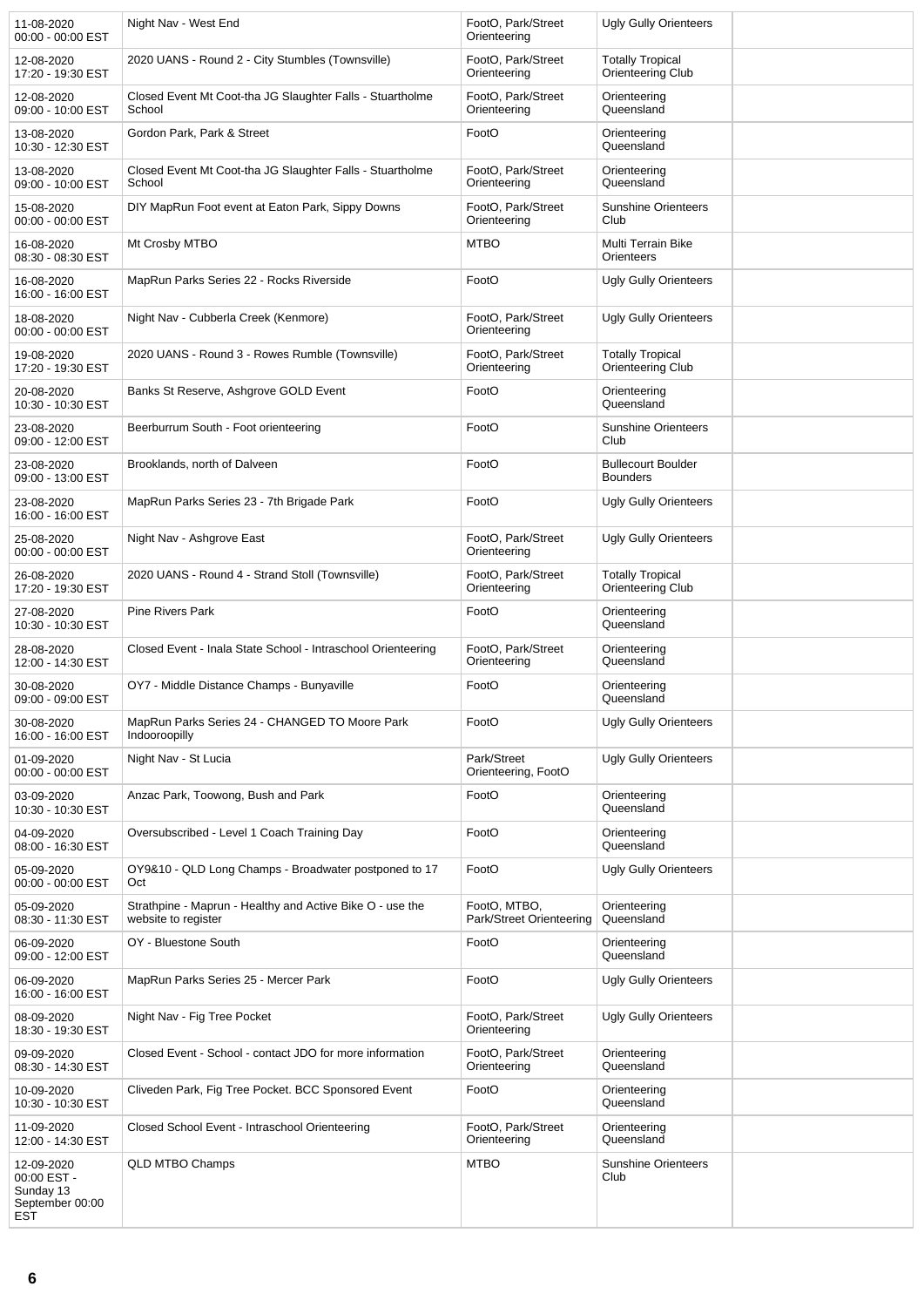| 13-09-2020<br>13:30 - 13:30 EST                             | Chinchilla State School                                  | FootO, Park/Street<br>Orienteering | Range Runners<br>Orienteering Club           |  |
|-------------------------------------------------------------|----------------------------------------------------------|------------------------------------|----------------------------------------------|--|
| 13-09-2020<br>16:00 - 16:00 EST                             | MapRun Parks Series 26 - Sherwood Arboretum              | FootO                              | <b>Ugly Gully Orienteers</b>                 |  |
| 13-09-2020<br>15:00 - 15:00 EST                             | Botanic Parklands, Chinchilla -CATI Maprun               | FootO, Park/Street<br>Orienteering | Range Runners<br>Orienteering Club           |  |
| 15-09-2020<br>00:00 - 00:00 EST                             | Night Nav - New Farm                                     | Park/Street<br>Orienteering, FootO | <b>Ugly Gully Orienteers</b>                 |  |
| 17-09-2020<br>10:30 - 10:30 EST                             | Upper Kedron, Parks and Streets                          | FootO                              | Orienteering<br>Queensland                   |  |
| 18-09-2020<br>12:00 - 14:30 EST                             | Closed School Event - Intraschool Orienteering           | FootO, Park/Street<br>Orienteering | Orienteering<br>Queensland                   |  |
| 19-09-2020<br>14:00 - 16:00 EST                             | OY5 - QLD Sprint Champs - Nudgee College                 | FootO                              | Enoggeroos                                   |  |
| 20-09-2020<br>09:00 - 09:00 EST                             | OY6 - Rifle Range, Ripley                                | FootO                              | <b>Ugly Gully Orienteers</b>                 |  |
| 20-09-2020<br>09:00 - 09:00 EST                             | Bluestome South, Mt Crosby, Bush - POSTPONED             | FootO                              | <b>Ugly Gully Orienteers</b>                 |  |
| 20-09-2020<br>16:00 - 16:00 EST                             | MapRun Parks Series 27 - Banks St Reserve                | FootO                              | <b>Ugly Gully Orienteers</b>                 |  |
| 20-09-2020<br>09:00 - 11:00 EST                             | Park Orienteering at Pizzey Park                         | FootO, Park/Street<br>Orienteering | Paradise Lost<br>Orienteers                  |  |
| 22-09-2020<br>00:00 - 00:00 EST                             | Night Nav - Tarragindi                                   | FootO. Park/Street<br>Orienteering | Ugly Gully Orienteers                        |  |
| 24-09-2020<br>10:30 - 10:30 EST                             | Bergins Hill, Blackstone, Ipswich. Bush                  | FootO                              | Orienteering<br>Queensland                   |  |
| 27-09-2020<br>16:00 - 16:00 EST                             | MapRun Parks Series 28 - Anzac Park Toowong              | FootO                              | <b>Ugly Gully Orienteers</b>                 |  |
| 27-09-2020<br>08:00 - 10:00 EST                             | Jezzine Mega Mini Sprints - Townsville                   | FootO, Park/Street<br>Orienteering | <b>Totally Tropical</b><br>Orienteering Club |  |
| 29-09-2020<br>00:00 - 00:00 EST                             | Night Nav - Ashgrove West                                | FootO, Park/Street<br>Orienteering | <b>Ugly Gully Orienteers</b>                 |  |
| 01-10-2020<br>10:30 - 11:00 EST                             | Edwards Park, Carindale. Park and Bush.                  | FootO                              | Orienteering<br>Queensland                   |  |
| 03-10-2020<br>15:00 - 17:30 EST                             | North Shore Urban Adventure - Townsville                 | FootO                              | <b>Totally Tropical</b><br>Orienteering Club |  |
| 04-10-2020<br>16:00 - 16:00 EST                             | MapRun Parks Series 29 - Kalinga Park                    | FootO                              | <b>Ugly Gully Orienteers</b>                 |  |
| 04-10-2020<br>09:00 - 12:30 EST                             | <b>Buhot Creek South</b>                                 | FootO                              | <b>Toohey Forest</b><br>Orienteers           |  |
| 06-10-2020<br>18:30 - 19:30 EST                             | Night Nav - Rosalie BCC                                  | FootO, Park/Street<br>Orienteering | Ugly Gully Orienteers                        |  |
| 08-10-2020<br>10:30 - 11:00 EST                             | Gap Creek East, Mt Coot-tha, Bush                        | FootO                              | Orienteering<br>Queensland                   |  |
| 09-10-2020<br>11:30 - 13:30 EST                             | Closed event - Secondary School                          | Park/Street Orienteering           | Orienteering<br>Queensland                   |  |
| 11-10-2020<br>09:00 - 09:00 EST                             | Mt Cotton MTBO                                           | <b>MTBO</b>                        | Multi Terrain Bike<br>Orienteers             |  |
| 11-10-2020<br>16:00 - 16:00 EST                             | MapRun Parks Series 30 - City Botanic Gardens            | FootO                              | Ugly Gully Orienteers                        |  |
| 13-10-2020<br>09:00 - 14:00 EST                             | Secondary Series #3 Noosa - Belli Creek - Mimburi Campus | FootO, Park/Street<br>Orienteering | Orienteering<br>Queensland                   |  |
| 13-10-2020<br>09:00 - 16:00 EST                             | Closed Event - Secondary Series Mimburi                  | FootO                              | Orienteering<br>Queensland                   |  |
| 13-10-2020<br>00:00 - 00:00 EST                             | Night Nav - Indooroopilly                                | FootO, Park/Street<br>Orienteering | Ugly Gully Orienteers                        |  |
| 15-10-2020<br>10:30 - 10:30 EST                             | Downey Park                                              | FootO                              | Orienteering<br>Queensland                   |  |
| 17-10-2020<br>13:00 EST -<br>Sunday 18<br>October 12:30 EST | OY9&10 - QLD Long Champs - Broadwater (Confirmed)        | FootO                              | Ugly Gully Orienteers                        |  |
| 18-10-2020<br>16:00 - 16:00 EST                             | MapRun Parks Series 31 - Robelle Domain                  | FootO                              | <b>Ugly Gully Orienteers</b>                 |  |
| 20-10-2020<br>18:30 - 19:30 EST                             | Night Nav - Bardon BCC                                   | FootO, Park/Street<br>Orienteering | <b>Ugly Gully Orienteers</b>                 |  |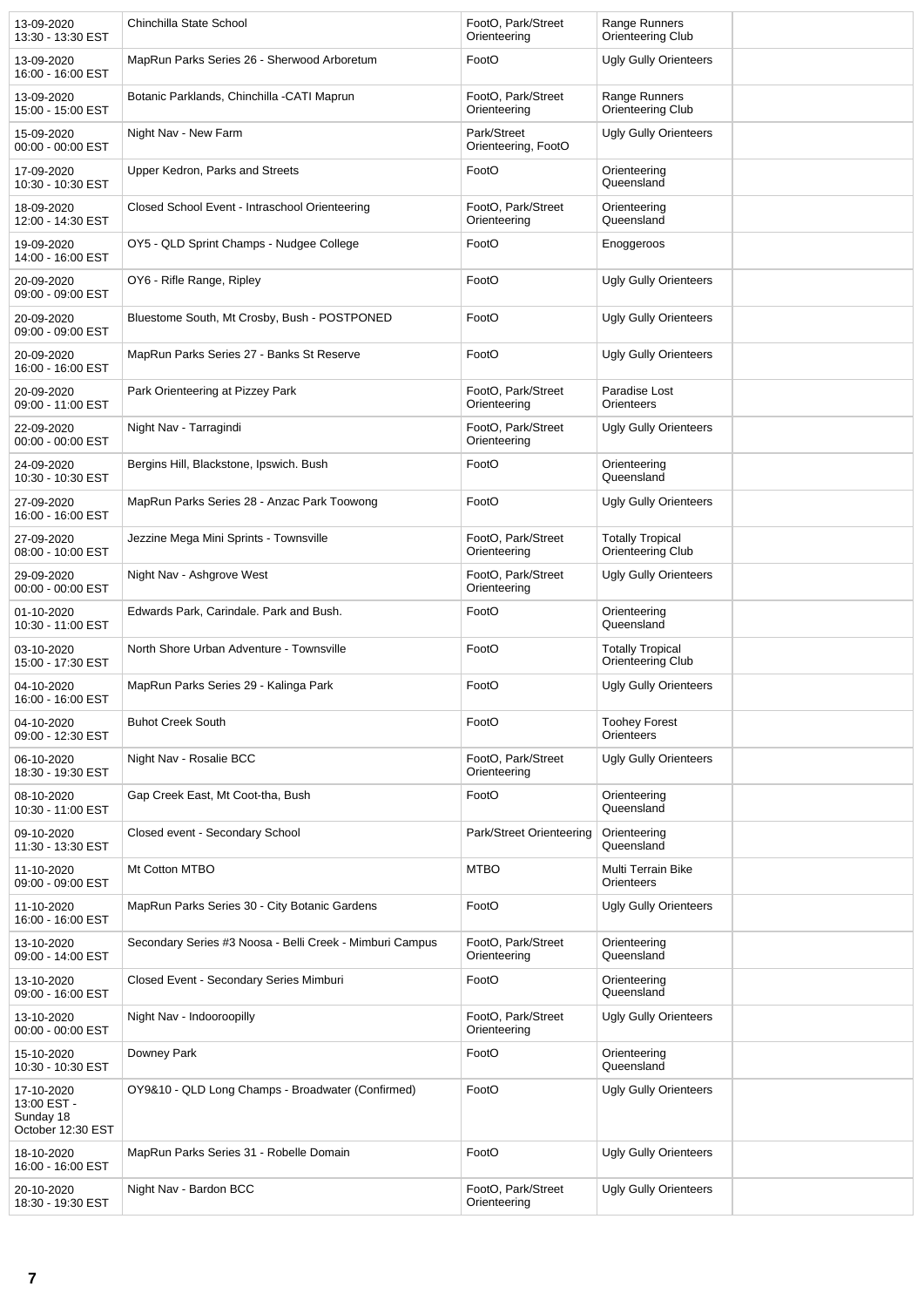| 22-10-2020<br>09:00 - 16:00 EST | Closed Event - Secondary Series #4 - Camp Hill - Whites Hill<br>Reserve                    | FootO, Park/Street<br>Orienteering       | Orienteering<br>Queensland                   |  |
|---------------------------------|--------------------------------------------------------------------------------------------|------------------------------------------|----------------------------------------------|--|
| 22-10-2020<br>10:30 - 10:30 EST | Toohey Forest, Bush (Rob Simson's Special Seat Event, Mid-<br>Week Champs)                 | FootO                                    | Orienteering<br>Queensland                   |  |
| 25-10-2020<br>16:00 - 16:00 EST | MapRun Parks Series 32 - New Farm Park                                                     | FootO                                    | <b>Ugly Gully Orienteers</b>                 |  |
| 25-10-2020<br>09:00 - 11:00 EST | Braeside, between Warwick and Stanthorpe                                                   | FootO                                    | <b>Bullecourt Boulder</b><br><b>Bounders</b> |  |
| 27-10-2020<br>18:30 - 19:30 EST | Night Nav - Toowong POSTPONED TO THURSDAY 29 Oct                                           | FootO, Park/Street<br>Orienteering       | <b>Ugly Gully Orienteers</b>                 |  |
| 29-10-2020<br>10:30 - 10:30 EST | Mt Coot-tha Ghost Hole Gold Mine                                                           | FootO                                    | Orienteering<br>Queensland                   |  |
| 29-10-2020<br>00:00 - 00:00 EST | Night Nav - Toowong                                                                        | FootO, Park/Street<br>Orienteering       | <b>Ugly Gully Orienteers</b>                 |  |
| 01-11-2020<br>16:00 - 16:00 EST | MapRun Parks Series 33 - Rocks Riverside                                                   | FootO                                    | <b>Ugly Gully Orienteers</b>                 |  |
| 01-11-2020<br>03:30 - 03:30 EST | <b>Crows Nest State School</b>                                                             | Park/Street<br>Orienteering, FootO       | Range Runners<br>Orienteering Club           |  |
| 03-11-2020<br>00:00 - 00:00 EST | Night Nav - Gordon Park - BCC                                                              | FootO, Park/Street<br>Orienteering       | Enoggeroos                                   |  |
| 05-11-2020<br>10:30 - 10:30 EST | Stockyard South, Bush                                                                      | FootO                                    | Orienteering<br>Queensland                   |  |
| 05-11-2020<br>09:00 - 16:00 EST | School Event - Pine Rivers Park                                                            | Park/Street Orienteering                 | Orienteering<br>Queensland                   |  |
| 07-11-2020<br>15:00 - 16:00 EST | ParkO #1 - Biami Yumba Park, Fig Tree Pocket - BCC<br>sponsored "Active and Healthy Event" | FootO, Park/Street<br>Orienteering       | <b>Ugly Gully Orienteers</b>                 |  |
| 07-11-2020<br>08:30 - 11:30 EST | Strathpine - Healthy and Active Maprun Bike O                                              | FootO, MTBO,<br>Park/Street Orienteering | Orienteering<br>Queensland                   |  |
| 08-11-2020<br>16:00 - 16:00 EST | MapRun Parks Series 34 - Roma St Parklands                                                 | FootO                                    | <b>Ugly Gully Orienteers</b>                 |  |
| 09-11-2020<br>18:30 - 20:30 EST | Seventeen Mile Rocks - Closed Scouts Event - Rocks Riverside                               | Park/Street<br>Orienteering, FootO       | Orienteering<br>Queensland                   |  |
| 10-11-2020<br>17:30 - 17:30 EST | Night Nav - Ferny Hills                                                                    | FootO, Park/Street<br>Orienteering       | Enoggeroos                                   |  |
| 10-11-2020<br>18:30 - 19:30 EST | Night Nav - Mooloolaba                                                                     | Park/Street Orienteering                 | <b>Sunshine Orienteers</b><br>Club           |  |
| 12-11-2020<br>10:30 - 10:30 EST | Slaughter Falls                                                                            | FootO                                    | Orienteering<br>Queensland                   |  |
| 13-11-2020<br>09:00 - 14:30 EST | Purga - Hardings Paddock - Closed School Event                                             | FootO                                    | Orienteering<br>Queensland                   |  |
| 14-11-2020<br>15:00 - 15:00 EST | ParkO #2 - Anzac Park, Toowong - BCC sponsored "Active<br>and Healthy Event"               | FootO, Park/Street<br>Orienteering       | <b>Ugly Gully Orienteers</b>                 |  |
| 15-11-2020<br>16:00 - 16:00 EST | MapRun Parks Series 35 - Meadowlands                                                       | FootO                                    | <b>Ugly Gully Orienteers</b>                 |  |
| 15-11-2020<br>03:30 - 03:30 EST | Toowoomba Grammar School                                                                   | FootO                                    | Range Runners<br>Orienteering Club           |  |
| 17-11-2020<br>00:00 - 00:00 EST | Night Nav - Stafford - BCC                                                                 | FootO, Park/Street<br>Orienteering       | Enoggeroos                                   |  |
| 17-11-2020<br>09:00 - 11:00 EST | Sunnybank - Beryl Roberts Park - Closed School Event                                       | FootO, Park/Street<br>Orienteering       | Orienteering<br>Queensland                   |  |
| 18-11-2020<br>18:30 - 19:50 EST | Night Nav - Old Tewantin                                                                   | Park/Street<br>Orienteering, FootO       | <b>Sunshine Orienteers</b><br>Club           |  |
| 19-11-2020<br>10:30 - 10:30 EST | Quinzeh Rocks                                                                              | FootO                                    | Orienteering<br>Queensland                   |  |
| 19-11-2020<br>09:00 - 11:00 EST | Sunnybank - Les Atkinson Park - Closed school event                                        | FootO, Park/Street<br>Orienteering       | Orienteering<br>Queensland                   |  |
| 21-11-2020<br>15:00 - 15:30 EST | ParkO #3 - Cliveden Park, Fig Tree Pocket, BCC sponsored<br>"Active and Healthy Event"     | Park/Street<br>Orienteering, FootO       | <b>Ugly Gully Orienteers</b>                 |  |
| 22-11-2020<br>16:00 - 16:00 EST | MapRun Parks Series 36 - Moore Park Indooroopilly                                          | FootO                                    | <b>Ugly Gully Orienteers</b>                 |  |
| 24-11-2020<br>00:00 - 00:00 EST | Night Nav - Chermside South                                                                | FootO, Park/Street<br>Orienteering       | Enoggeroos                                   |  |
| 24-11-2020<br>18:30 - 19:50 EST | Night Nav - Brightwater                                                                    | Park/Street<br>Orienteering, FootO       | <b>Sunshine Orienteers</b><br>Club           |  |
| 26-11-2020<br>10:30 - 10:30 EST | Seven Hills Bush, and Mid Week Break Up Party                                              | FootO                                    | Orienteering<br>Queensland                   |  |